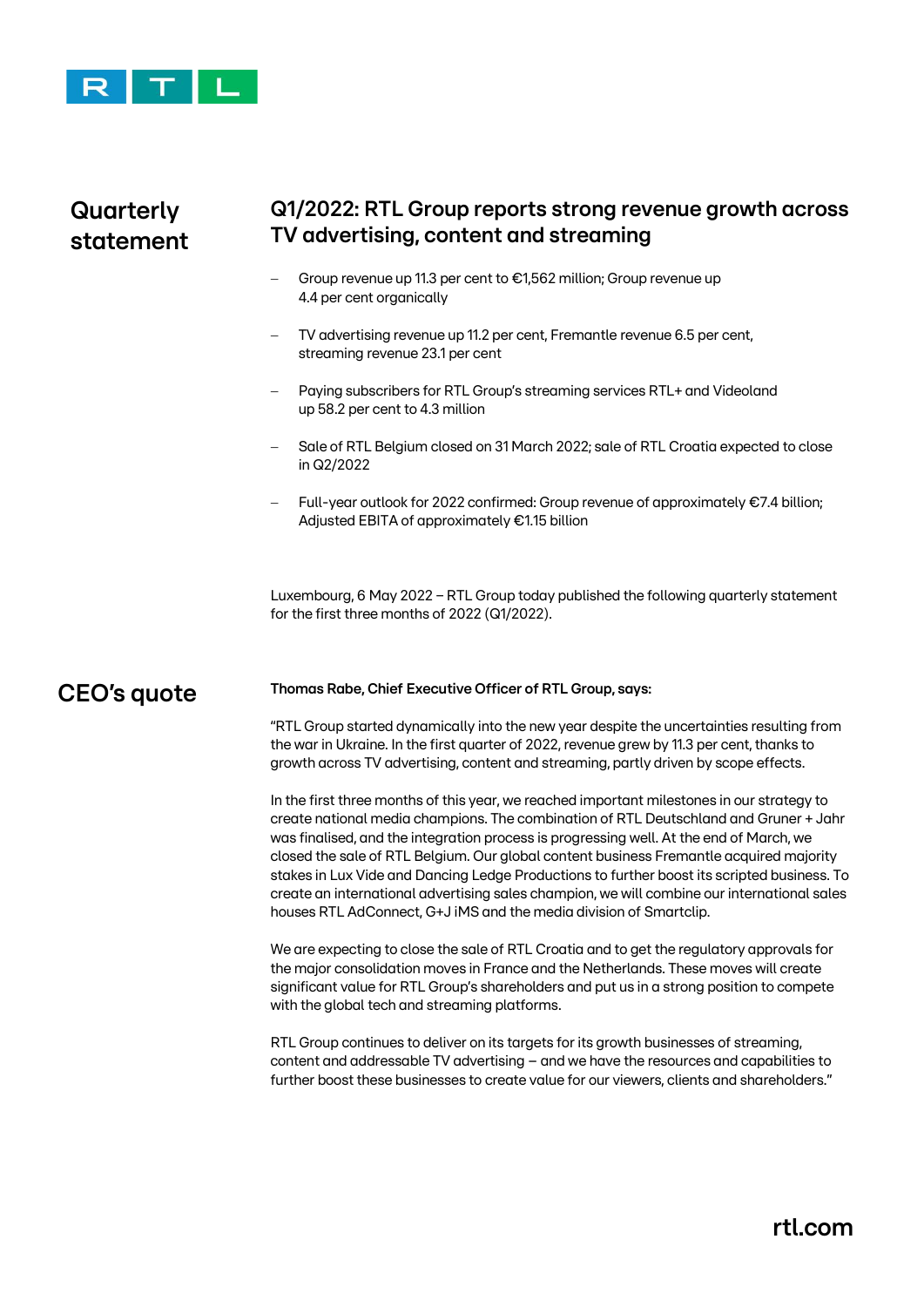

### **Group revenue** was up 11.3 per cent to €1,562 million (Q1/2021: €1,404 million), mainly thanks to scope effects at RTL Deutschland (from the acquisitions of Gruner + Jahr and Super RTL) and Fremantle as well as positive foreign exchange rate effects. Group revenue was up 4.4 per cent organically<sup>1</sup>, mainly driven by TV advertising growth in the core markets. The revenue of RTL Group's content business, **Fremantle**, was up 6.5 per cent to €461 million (Q1/2021: €433 million), thanks to positive foreign exchange rate effects and scope effects from the acquisitions of This is Nice Group and Eureka. Fremantle's revenue in the first quarter of 2021 was boosted by the deliveries of season one of *The Mosquito Coast* and season three of *American Gods*. **Streaming revenue<sup>2</sup> from RTL+ and Videoland was up 23.1 per cent to €64 million** (Q1/2021: €52 million), thanks to the rapidly growing number of subscribers. RTL Group's **advertising revenue** was €829 million (Q1/2021: €745 million), of which €653 million represented **TV advertising revenue** (Q1/2021: €587 million), €83 million **digital advertising revenue** (Q1/2021: €78 million) and €46 million **radio advertising revenue** (Q1/2021: €48 million). RTL Group's **distribution revenue**<sup>3</sup> was up 2.8 per cent to €109 million (Q1/2021: €106 million). As of 31 March 2022, RTL Group had net cash of €1,053 million<sup>4</sup> (31 December 2021: net cash of €657 million). On 5 May 2022, RTL Group paid out the dividend for 2021 amounting to €774 million. **Net TV advertising market growth rates and Revenue Net cash**

# **RTL Group audience shares in main target groups**

RTL Group estimates that the net TV advertising markets were up across RTL Group's key markets. A summary of RTL Group's key markets is shown below, including estimates of net TV advertising market growth rates and the audience shares in the main target audience group.

|                    | Q1/2022<br>net TV advertising<br>market<br>growth rate<br>(in per cent) | RTL Group audience<br>share in the main target<br>group Q1/2022<br>(in per cent) | RTL Group audience<br>share in the main target<br>group Q1/2021<br>(in per cent) |
|--------------------|-------------------------------------------------------------------------|----------------------------------------------------------------------------------|----------------------------------------------------------------------------------|
| Germany            | $+3.5$ to $+4.5$ <sup>5</sup>                                           | 26.9 <sup>6</sup>                                                                | 27.2 <sup>6</sup>                                                                |
| France             | $+7.0$ to $+8.0$ <sup>7</sup>                                           | 22.3 <sup>8</sup>                                                                | 23.2 <sup>8</sup>                                                                |
| <b>Netherlands</b> | $+24.35$                                                                | 34.3 <sup>9</sup>                                                                | 34.5 <sup>9</sup>                                                                |

<sup>1</sup> Adjusted for portfolio changes and at constant exchange rates. Further details can be found in the section **Key performance indicators** on page 56 of RTL Group's Annual Report 2021

<sup>2</sup> Streaming revenue includes SVOD, TVOD, in-stream and distribution revenue from RTL+ and Videoland/RTL XL

<sup>3</sup> Revenue generated across all distribution platforms (cable, satellite, internet TV) including subscription and re-transmission fees

<sup>4</sup> The net cash/(debt) excludes current and non-current lease liabilities. Including these, net cash/(debt) amounts to €670 million (31 December 2021: €325 million). See **Key performance indicators** on page 59 of RTL Group's Annual Report 2021

5 Industry/IREP and RTL Group estimates

<sup>7</sup> Source: Groupe M6 estimate

<sup>8</sup> Source: Médiamétrie. Target group: women under 50 responsible for purchases (free-to-air channels: M6, W9, 6ter and Gulli)

<sup>9</sup> Source: SKO. Target group: 25 to 54, 18h-24h

<sup>&</sup>lt;sup>6</sup> Source: GfK, Target group: 14 to 59, including pay-TV channels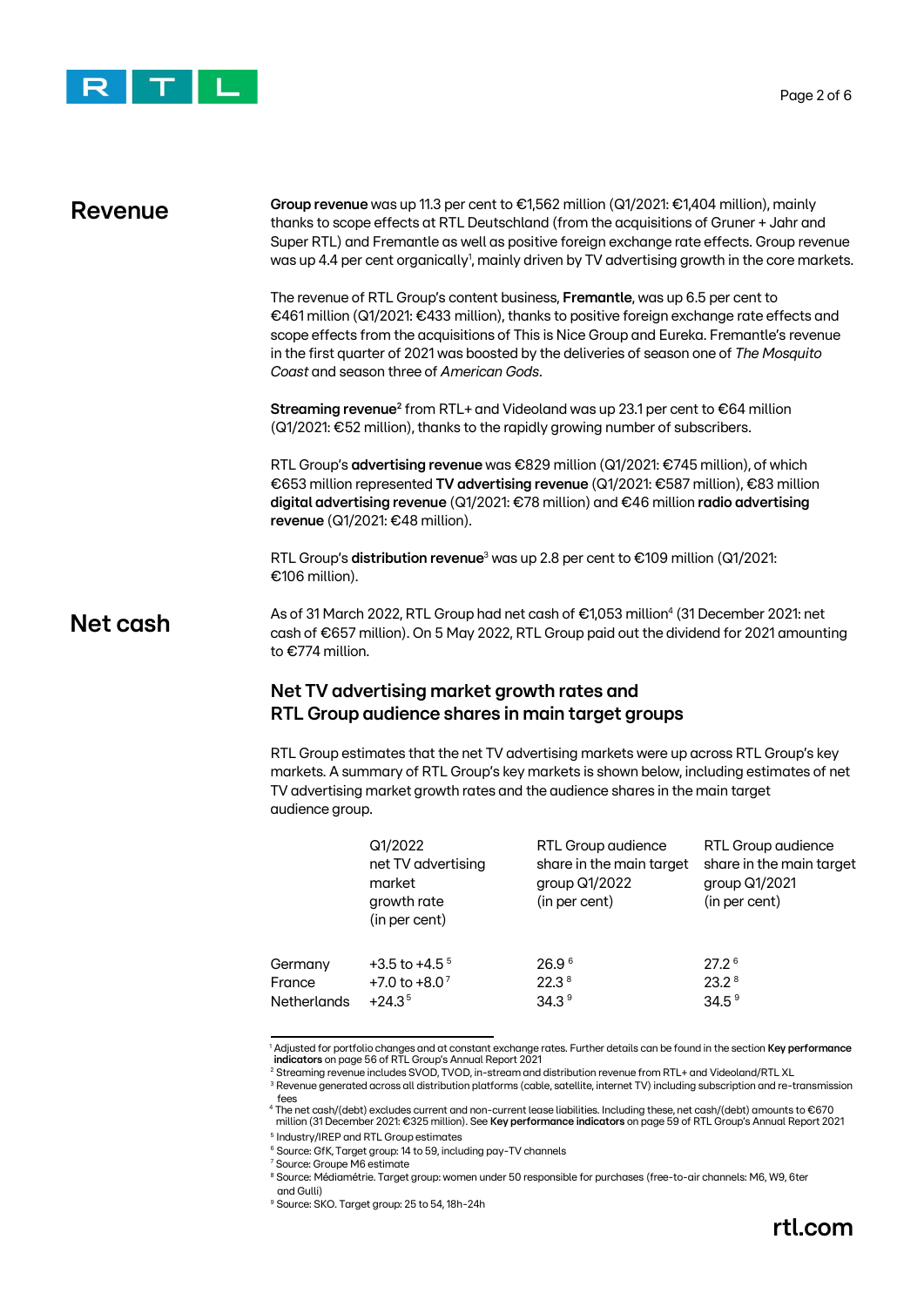

# **Operational highlights**

At the end of March 2022, RTL Group registered **4.31 million paying subscribers** for its streaming services RTL+ in Germany and Videoland in the Netherlands, up 58.2 per cent year on year (end of March 2021: 2.72 million).

- − Paying subscribers for **RTL+** increased by 84.6 per cent year on year to 3.172 million (end of March 2021: 1.718 million). The strategic partnership with Deutsche Telekom to bundle RTL+ Premium in Magenta TV contributed significantly to the growth
- − Paying subscribers for **Videoland** grew 12.9 per cent year on year to 1.136 million (end of March 2021: 1.006 million)

In January 2022, **RTL Deutschland** fully acquired **Gruner + Jahr's (G+J) German publishing assets and brands** from Bertelsmann for the preliminary purchase price of €213 million on a cash-free and debt-free basis<sup>10</sup>, to create Germany's first cross-media champion. G+J contributed popular and trusted media brands such as *Stern, Brigitte, Geo, Capital, Schöner Wohnen, Eltern* and *Art* to RTL Deutschland, and the integration is progressing well. The potential synergies of the transaction (Adjusted EBITA run-rate impact) are estimated at around €100 million per year, to be fully realised by 2025.

In February 2022, **RTL Deutschland** signed an exclusive agreement for an extensive, multi-year programme volume deal with the US production company **Warner Bros. Entertainment**. Starting from Q1/2022, RTL Deutschland received access to exclusive films and series, including HBO Max originals. In addition, RTL Deutschland will receive exclusive free-TV rights to future feature films and access to Warner Bros.' vast library of highquality series and feature films across all genres.

In the first quarter of 2022, **RTL Deutschland** recorded audience successes with the live broadcast of the **Uefa Europa League matches** on its linear TV channels and on the streaming service RTL+. In May 2022, RTL Deutschland announced an extensive deal with Uefa to broadcast half of all football matches of the German national team in the Uefa Nations League until 2028, the European Qualifiers for the Fifa World Cup 2026 and Uefa Euro 2028. In addition, the deal includes the broadcast of test matches of the German national team as well as final round matches of the Uefa Nations League even without German participation. The acquisition of these sports rights is part of RTL Deutschland's strategy to further grow in both linear television and streaming.

On 31 March 2022, RTL Group closed the sale of **RTL Belgium** to the Belgian media companies DPG Media and Groupe Rossel. The sale is in line with RTL Group's strategy to drive consolidation in the European TV industry to build national cross-media champions.

In February 2022, RTL Group announced that it had reached an agreement with Central European Media Enterprises (CME) for the sale of **RTL Croatia**. The preliminary total consideration to be paid at closing amounts to €50 million. In addition, RTL Group will benefit from royalties under a long-term trademark license agreement with CME. The transaction is subject to regulatory approvals and is expected to close in the second quarter of 2022.

 $10$  The following Gruner + Jahr assets are not part of the transaction and will remain with Bertelsmann: DDV Mediengruppe (*Sächsische Zeitung*), Territory, AppLike Group and G+J's 25 per cent shareholding in Spiegel Gruppe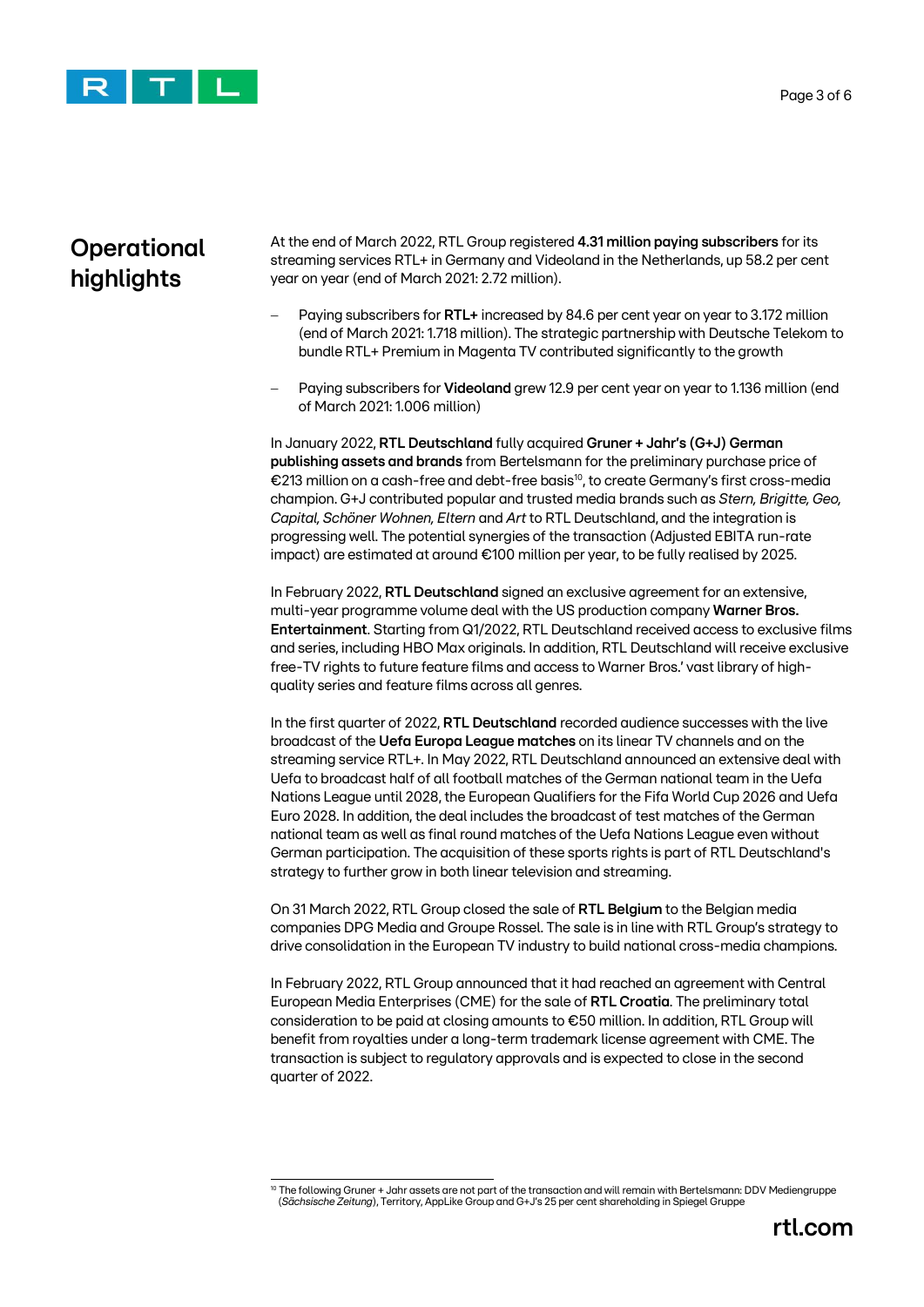

In March 2022, **Fremantle** signed a three-year international filmmaking agreement with Oscar-winning actress **Angelina Jolie**. Fremantle and Angelina Jolie will jointly develop a variety of feature films, documentaries and original series, that she will produce, direct, or star in.

In March 2022, **Fremantle** acquired 70 per cent of the shareholding in the leading Italian scripted production company **Lux Vide**. Successful series from the production company include *Medici* for Netflix, *Leonardo* for Amazon Prime and *Devils* for Sky. In April 2022, Fremantle increased its stake in **Dancing Ledge Productions** from 25 per cent to 61 per cent. The UK-based production company is behind drama series such as *The Responder*  and *The Salisbury Poisonings.* The transactions further demonstrate Fremantle's strategic plan to invest and grow in premium production companies and creative talents from around the world.

In February 2022, RTL Group announced its decision to combine its fully-owned businesses **RTL AdConnect**, **G+J iMS** and the media division of **Smartclip** to create an international advertising sales champion. The new unit will provide international advertisers with simplified access to a unique portfolio of media brands across TV, digital video, radio/audio, online, mobile and print.

In January 2022, RTL Group sold its entire shareholding in **VideoAmp**, a US software and data company for media measurement, for US-\$104 million (€92 million) in cash.

### **Outlook**

The following outlook assumes that the economic recovery continues – mainly driven by private consumption – and that there is no significant impact from Covid-19. It is still too early to quantify the potential impact of the war in Ukraine on consumer sentiment, inflation and economic growth and thus on RTL Group's results in 2022 – although the German advertising market has been weaker than expected in March and April.

The outlook does not reflect the announced consolidation moves in France, the Netherlands and Croatia as they are still subject to regulatory approvals, but reflects the acquisition of Lux Vide by Fremantle (as of 3 March 2022) and the sale of RTL Belgium (as of 31 March  $2022$ <sup>11</sup>.

On this basis and subject to the above:

- RTL Group expects its revenue to increase by 11 to 12 per cent to approximately €7.4 billion. This includes organic growth of approximately 5 to 6 per cent.
- RTL Group expects its Adjusted EBITA for 2022 to be stable at approximately €1.15 billion, despite significantly higher streaming start-up losses of approximately €250 million (2021: €166 million). Consequently, the Group expects its Adjusted EBITA before streaming start-up losses to increase to approximately €1.4 billion (2021: €1,318 million).
- RTL Group's dividend policy remains unchanged: RTL Group plans to pay out at least 80 per cent of the adjusted full-year net result.

<sup>&</sup>lt;sup>11</sup> In addition, the outlook includes, among other scope effects, the deconsolidation of SpotX (as of 30 April 2021) and Ludia (as<br>of 8 September 2021) as well as the full consolidation of Eureka (as of 17 May 2021), Supe Nice Group (as of 30 September 2021) and Gruner + Jahr (as of 1 January 2022)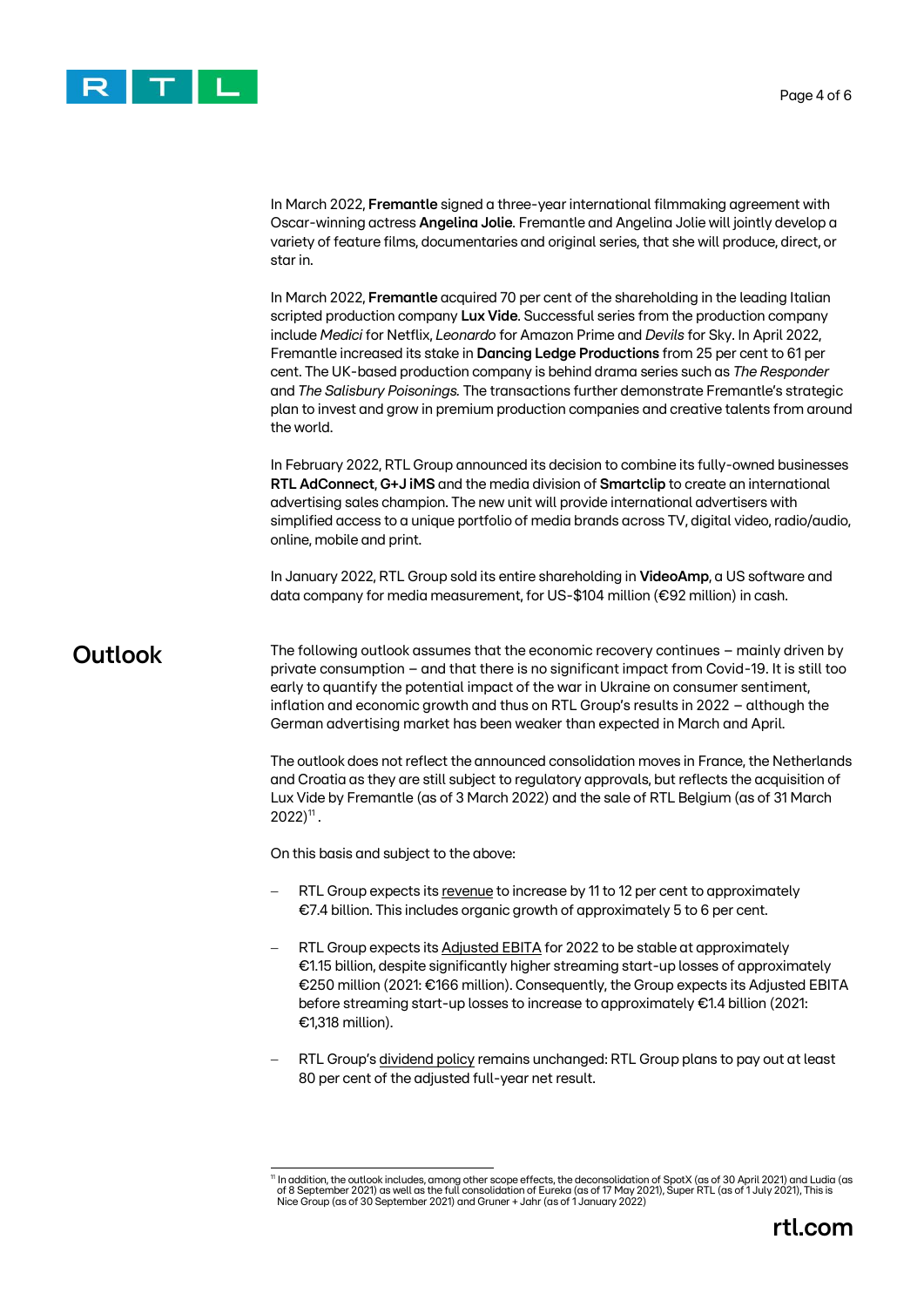

|                                                      | 2021    | 2022e       |
|------------------------------------------------------|---------|-------------|
| Revenue                                              | €6,637m | ~€7.4bn     |
| <b>Adjusted EBITA</b>                                | €1,152m | ~€1.15bn    |
| Streaming start-up losses                            | €166m   | $~5$ 0.25bn |
| 'Adjusted EBITA before<br>streaming start-up losses' | €1,318m | ~€1.4bn     |

#### **RTL Group: strategic targets for the streaming services RTL+ and Videoland**

|                         | 2021   | 2026e  |
|-------------------------|--------|--------|
| Paying subscribers      | 3.804m | 10m    |
| Streaming revenue       | €223m  | €1bn   |
| Content spend per annum | £209m  | ~€600m |

Profitability is expected by 2026<sup>12</sup>.

#### **Fremantle: revenue target**

Fremantle targets full-year revenue of €3 billion by 2025.

To reach this goal and keep up with the increasing demand for content, RTL Group will invest significantly in Fremantle – both organically and via acquisitions – in all territories across drama and film, entertainment and factual shows and documentaries.

Figures presented in this quarterly statement are not audited.

**Contact**

**RTL Group Media & Investor Relations Oliver Fahlbusch Irina Mettner-Isfort +352 2486 5200 +49 221 456 56410 Oliver.Fahlbusch@rtlgroup.com Irina.Mettner.Isfort@rtlgroup.com**

<sup>&</sup>lt;sup>12</sup> Total of Adjusted EBITA from RTL+, Videoland/RTL XL, Salto and Bedrock as consolidated on RTL Group level. The Adjusted<br>EBITA of RTL+ and Videoland/RTL XL includes synergies with TV channels on business unit level. Fo Adjusted EBITA please see **Key performance indicators** on pages 56 to 57 of RTL Group's Annual Report 2021